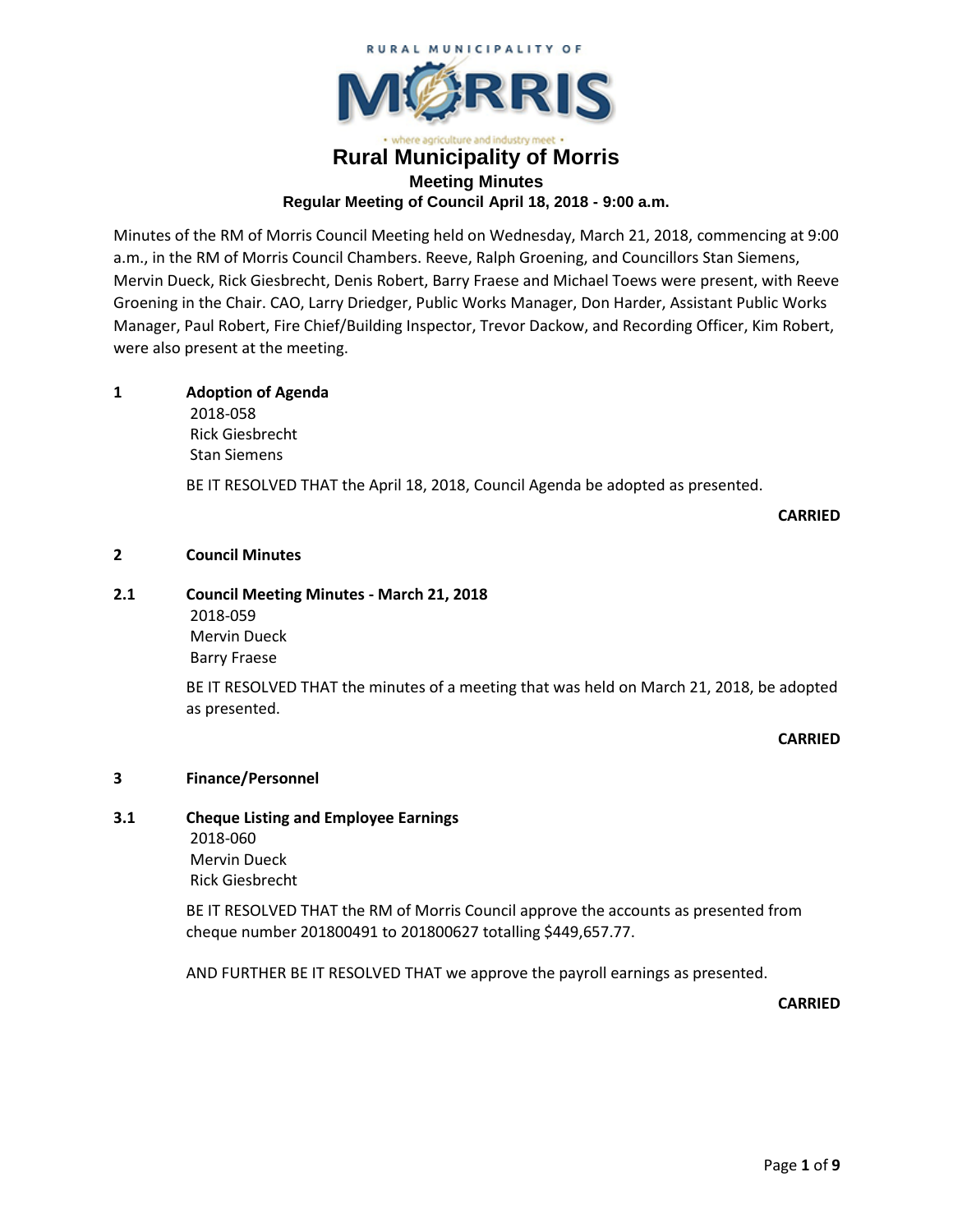#### **3.2 RM of Morris Financial Statements - December 2017**

2018-061 Mervin Dueck Denis Robert

BE IT RESOLVED THAT the RM of Morris Council adopt the December, 2017 Financial Statements as presented.

## **CARRIED**

**4 Public Hearings: Open the Public Hearing 10:00 a.m.** 2018-062

Michael Toews Stan Siemens

BE IT RESOLVED THAT RM of Morris Council open this Public Hearing for the purpose of hearing any comments or concerns related to the following item:

2018 RM of Morris Financial Plan

#### **CARRIED**

## **4.1 2018 RM of Morris Financial Plan**

Intent to present the RM of Morris Financial Plan for the fiscal year 2018.

No persons attended the Hearing and no written letters objecting to the Financial Plan were received.

CAO, Larry Driedger, gave a brief overview of the 2018 RM of Morris Financial Plan which includes the 2018 Operating Costs, 2018 Capital Budget and a Five Year Capital Expenditure Program. The CAO advised that the Net Municipal Tax Levy will be increasing 3.41% while the Education Tax levy is increasing by 9.08%.

## **4.2 Closing the Public Hearing**

2018-063 Stan Siemens Mervin Dueck

BE IT RESOLVED THAT RM of Morris Council close this Public Hearing.

**CARRIED**

## **5 Delegations: None**

- **6 Action Correspondence**
- **6.1 Proposal to Subdivide File No. 4152-18-7740, Pt. 29-5-1E being SP Lots 1&2, Block 2, Plan 16469, Caroline Margaret Eidse** 2018-064 Mervin Dueck Barry Fraese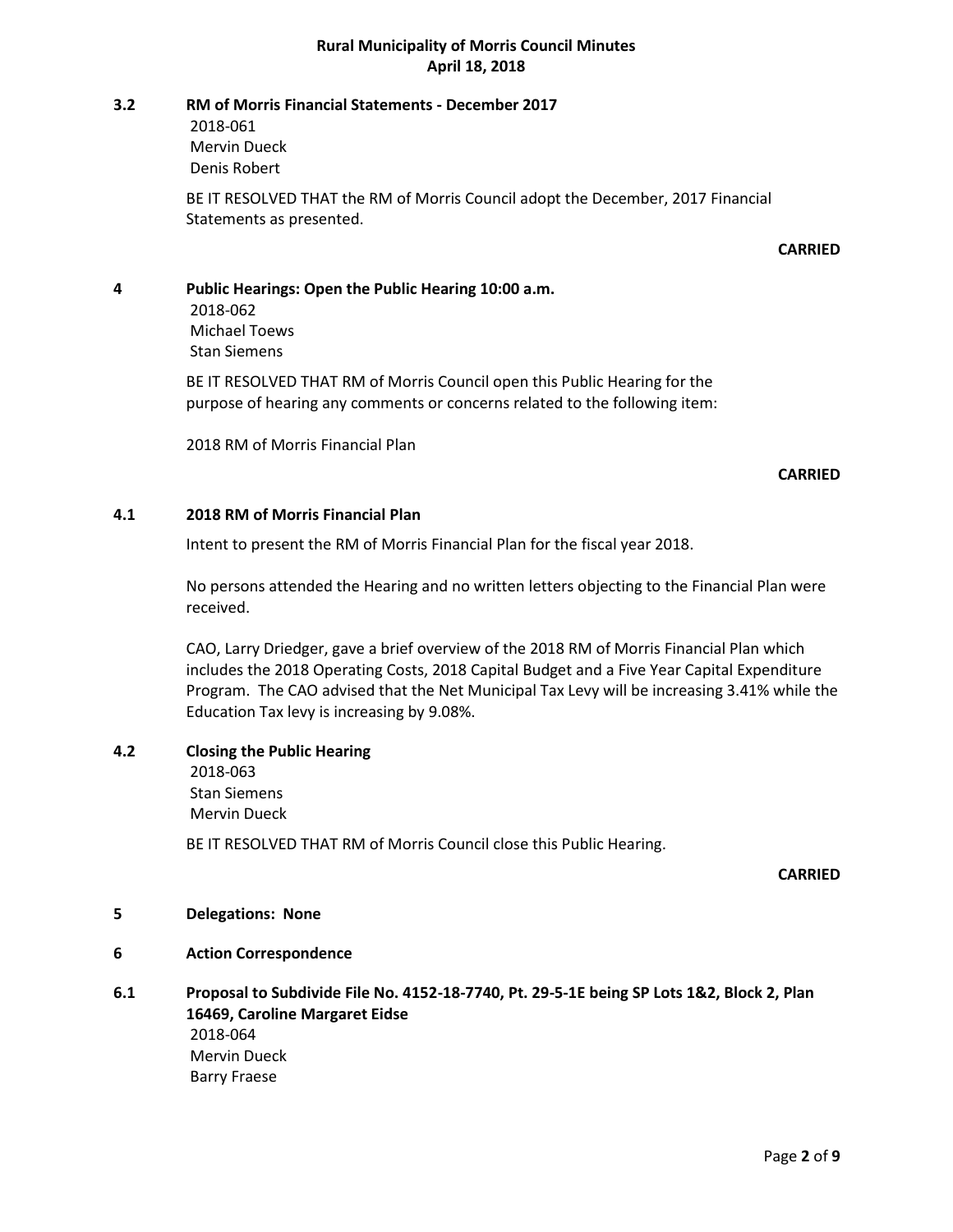BE IT RESOLVED THAT the RM of Morris Council approve the application for subdivision no. 4152-18-7740, subject to the property owner being responsible for the following:

- Any and all costs related to the installation of any additional access driveways and roadways that will be required as a result of this subdivision;
- Installation of any water, utility, sewer or other infrastructure, which may be required.

#### **CARRIED**

## **6.2 Lagoon Straw Exemption Request - Penner**

2018-065 Stan Siemens Rick Giesbrecht

THEREFORE BE IT RESOLVED THAT the RM of Morris Council approve Mr. Kenton Penner's request letter for straw exemption for 2018.

#### **CARRIED**

#### **7 Reports**

#### **7.1 Reeve Report**

The RM of Morris Council reviewed the Reeve Report.

#### **7.2 Public Works Report**

- Graders have all been switched to summer mode. Tires, mulchers and rear packers have been installed;
- Lowe Farm landfill has a new cell dug;
- Currently extending the Rosenort landfill cell, and will be doing some clean-up;
- Gravel Roads have shoulders pulled, now just waiting for the weather to help things along;
- Drainage work will start April 23rd;
- Gravelling will start at the beginning of May.

#### **Additions:**

- Currently have a 2007 John Deere Tractor and a flat deck trailer for sale;
- Concern was brought regarding the corner of Road 29NE and River Road South. There has been several near misses. Public Works Manager, Don Harder, advised that a stop sign could be erected to help alleviate this issue.

#### **7.3 Fire Chief/Building Inspector Report**

#### **Additions:**

- A Sea Hawk Skid Unit quote was presented to the RM of Morris Council. The Fire Chief, Mr. Trevor Dackow, recommends the purchase for the Lowe Farm Fire Hall.
- Mr. Dackow was asked to compose a letter to Morris Piglets Ltd., to thank them for their donation.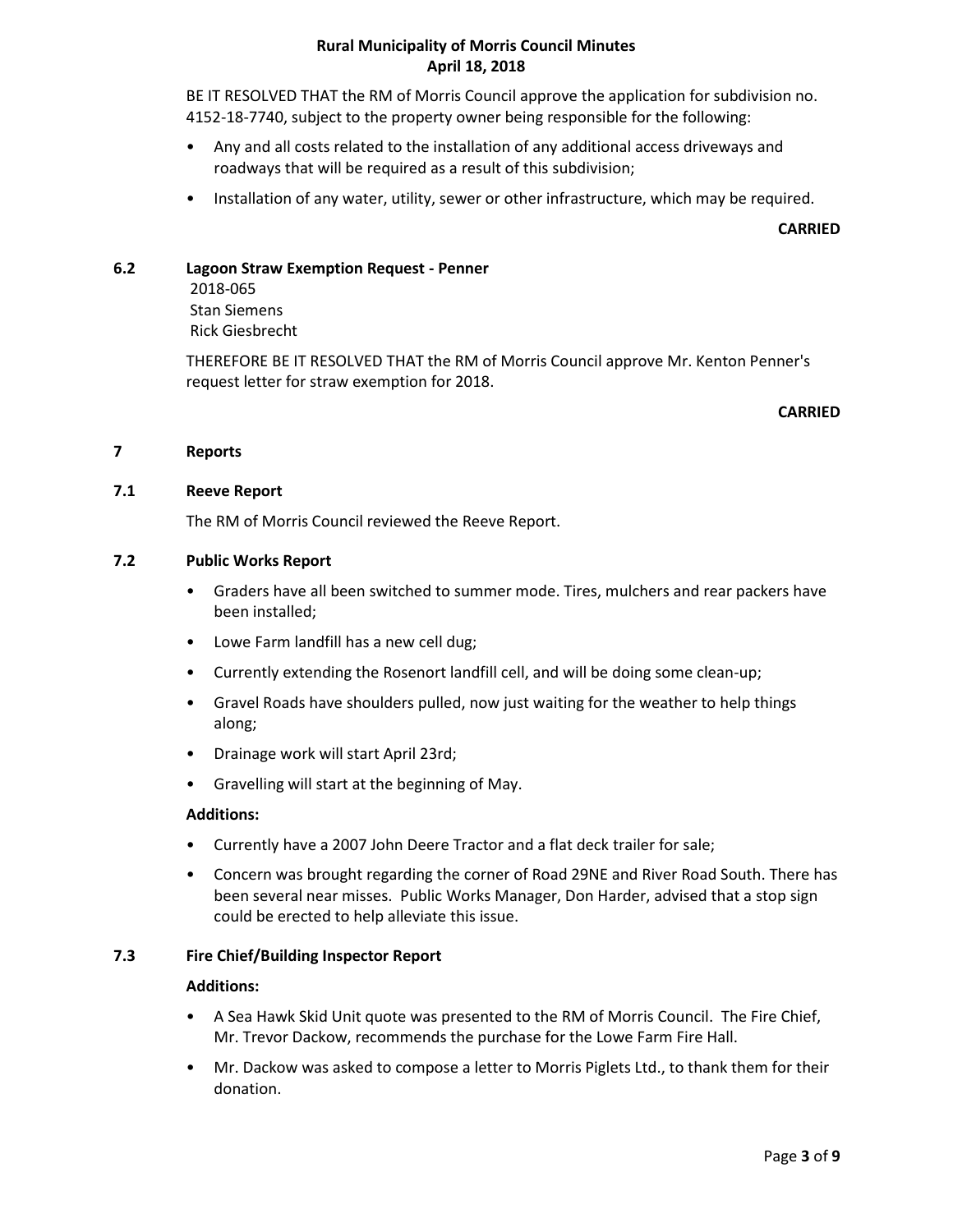#### **7.4 Lowe Farm Fire Hall Equipment Purchase**

2018-066 Denis Robert Stan Siemens

THEREFORE BE IT RESOLVED THAT the RM of Morris Council approve the purchase of a Sea Hawk Skid Unit for the Lowe Farm Fire Hall, as presented.

#### **CARRIED**

#### **8 Information**

## **8.1 Morris District Handi-Van Service Inc. Meeting Minutes - March 27, 2018**

Councillor, Barry Fraese, was pleased to report that a grant was approved for the purchase of a new handi-van bus.

## **8.2 Prairie Rose School Division Meeting Minutes-February 20, 2018, March 12, 2018, March 19, 2018, April 9, 2018**

The RM of Morris Council reviewed the meeting minutes.

#### **8.3 Rosenort CCD Meeting Minutes-March 28, 2018**

Councillor, Mervin Dueck, reported that two applications have been received for the arena position and the Board is hoping to hire by May 1st.

#### **8.4 By-law Enforcement - Animal Control Correspondence**

The RM of Morris Council reviewed the correspondence.

#### **9 Other Business**

## **9.1 Tax Levy By-law 1735/2018: 2018 Capital Budget**

2018-067 Barry Fraese Michael Toews

THEREFORE BE IT RESOLVED THAT RM of Morris Council adopt the 2018 Capital Budget as presented.

#### **CARRIED**

## **9.2 Five Year Capital Expenditure** 2018-068 Denis Robert Michael Toews

THEREFORE BE IT RESOLVED THAT the RM of Morris Council adopt the Five Year Capital Expenditure Program as presented.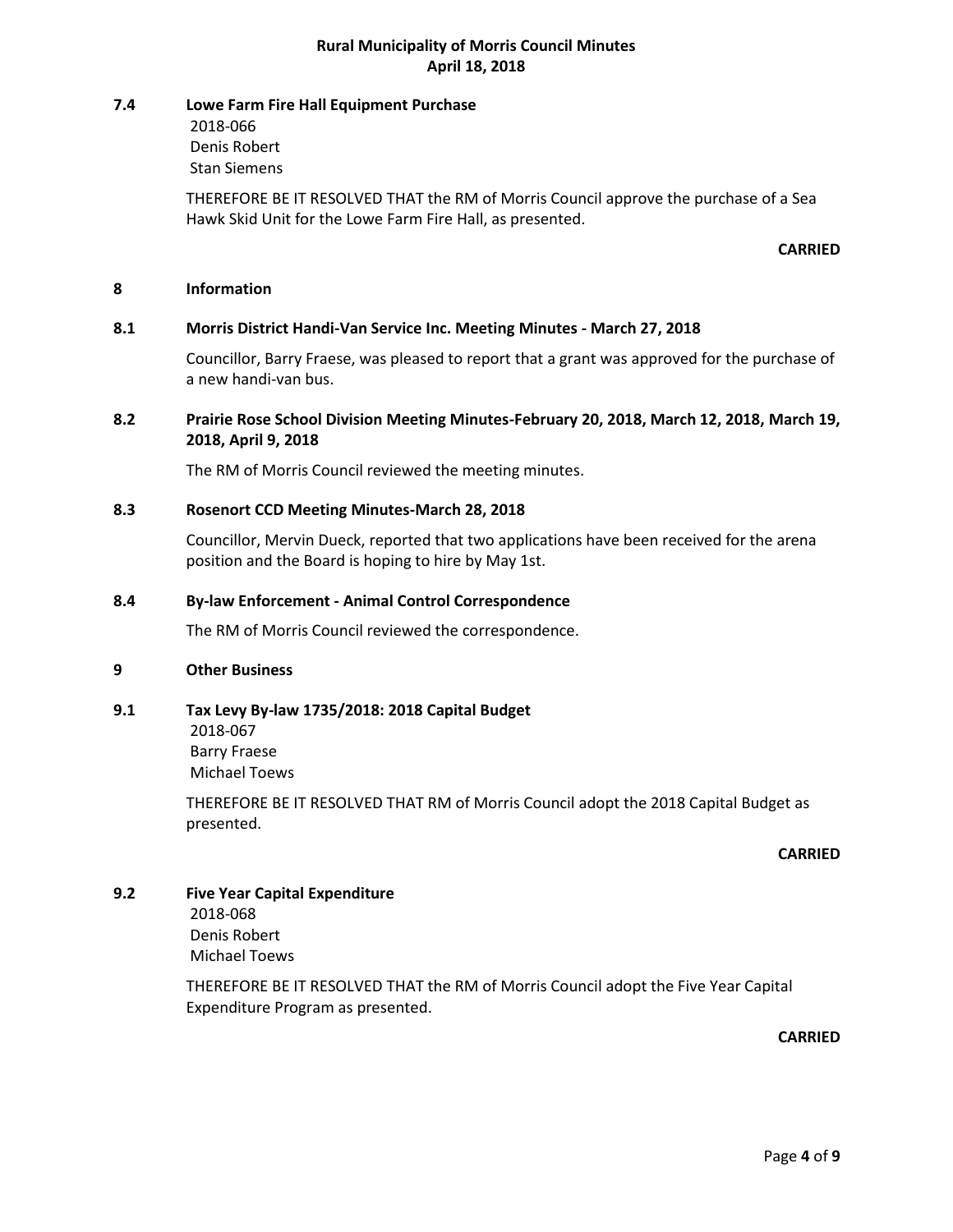## **9.3 Local Urban District of Rosenort Budget**

2018-069 Stan Siemens Barry Fraese

THEREFORE BE IT RESOLVED THAT the 2018 Budget for the Local Urban District of Rosenort be adopted as presented.

## **CARRIED**

## **9.4 Rural Municipality of Morris 2018 Financial Plan**

2018-070 Mervin Dueck Michael Toews

THEREFORE BE IT RESOLVED THAT the 2018 Financial Plan for the Rural Municipality of Morris be adopted as presented.

## **CARRIED**

## **9.5 Tax Levy By-law No. 1735/2018 - First Reading**

2018-071 Stan Siemens Rick Giesbrecht

THEREFORE BE IT RESOLVED THAT By-law 1735/2018, to provide for imposition of taxes for 2018, be now given first reading.

## **CARRIED**

## **9.6 Tax Levy By-law No. 1735/2018 - Second Reading**

2018-072 Denis Robert Michael Toews

THEREFORE BE IT RESOLVED THAT By-law 1735/2018, to provide for imposition of taxes for 2018, be now given second reading.

## **CARRIED**

## **9.7 Sale of Property Agreement - RM of Morris and Greenbank Farms Ltd.**

2018-073 Stan Siemens Mervin Dueck

BE IT RESOLVED THAT the RM of Morris Council approve the Sale of Property Agreement between the RM of Morris and Greenbank Farms Ltd., as presented.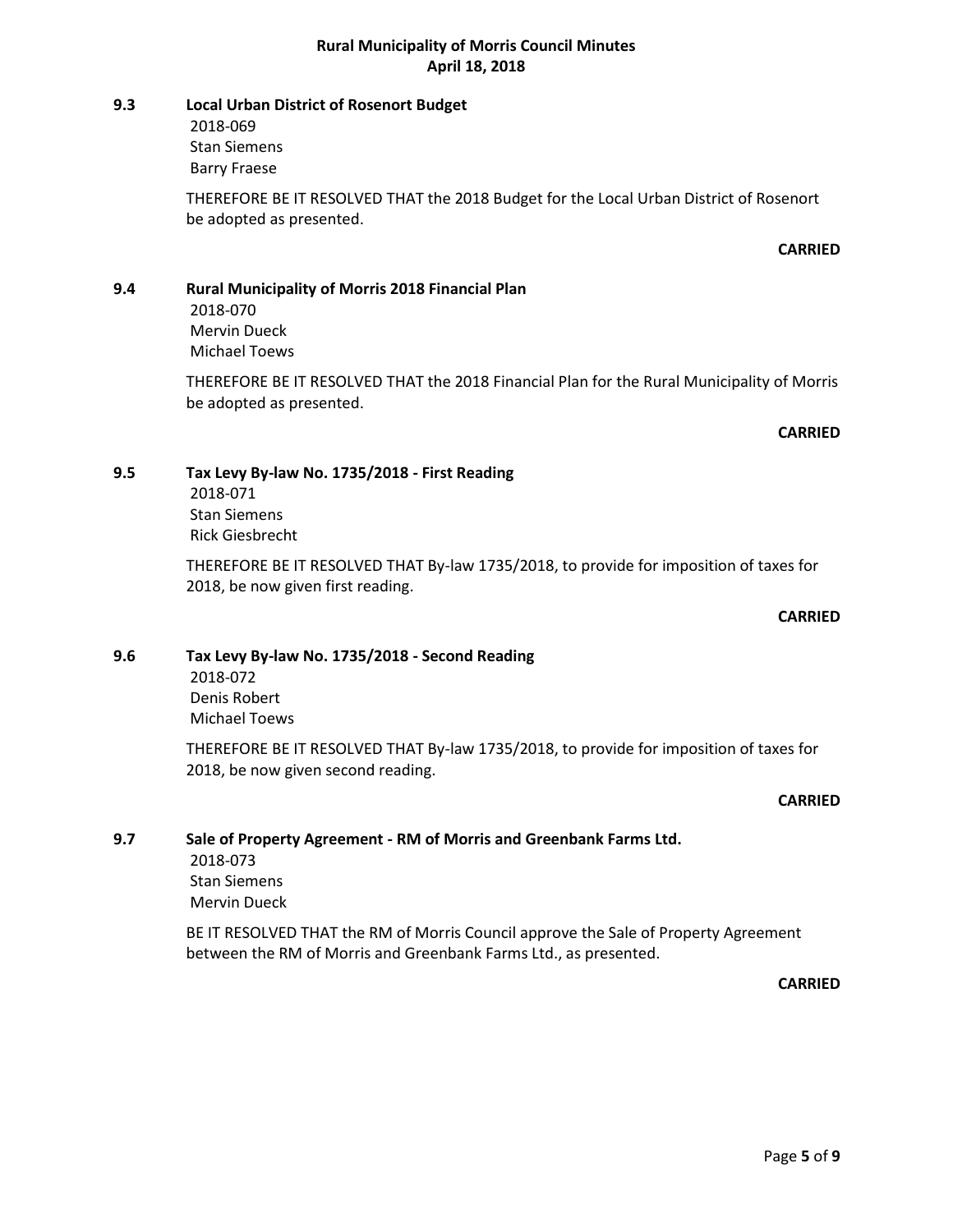# **9.8 By-law 1727/2018, Being a By-law to open a Municipal Road - Ag West Drive - Second**

**Reading**

2018-074 Rick Giesbrecht Michael Toews

BE IT RESOLVED THAT By-law 1727/2018, being a By-law to open a municipal road, be given second reading.

#### **CARRIED**

## **9.9 By-law 1727/2018, Being a By-law to to open a Municipal Road - Ag West Drive - Third Reading**

2018-075 Denis Robert Barry Fraese

BE IT RESOLVED THAT By-law No. 1727/2018, being a By-law to open a municipal road, be given third and final reading.

In Favour: 7 Opposed: 0 Abstained: 0

## **CARRIED**

## **9.10 1728/2018, Being a By-law to Open a Municipal Road - Canola Drive Renamed Airport Drive - Second Reading**

2018-076 Michael Toews Denis Robert

BE IT RESOLVED THAT By-law No. 1728/2018, being a By-law to open a municipal road, be given second reading.

#### **CARRIED**

## **9.11 1728/2018, Being a By-law to Open a Municipal Road - Canola Drive Renamed Airport Drive - Third Reading**

2018-077 Mervin Dueck Michael Toews

BE IT RESOLVED THAT By-law No. 1728/2018, being a By-law to open a Municipal Road be given third and final reading.

In Favour: 7 Opposed: 0 Abstained: 0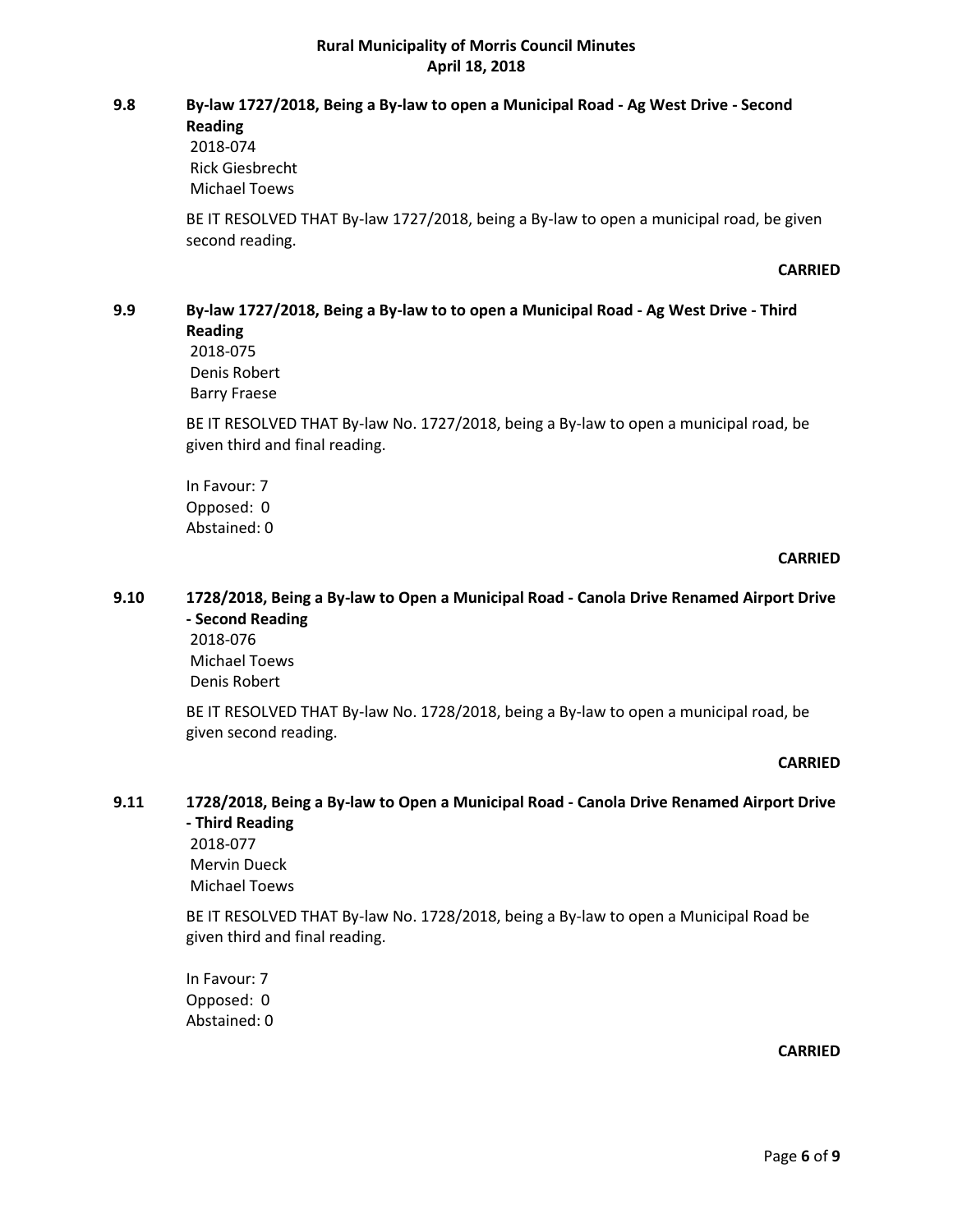# **9.12 By-law 1729/2018, Being a By-law to Close a Municipal Road - Portion of Canola Drive -**

**Second Reading** 2018-078 Denis Robert Rick Giesbrecht

BE IT RESOLVED THAT By-law 1729/2018, being a By-law to close a municipal road, be given second reading.

#### **CARRIED**

#### **9.13 By-law 1729/2018, Being a By-law to Close a Municipal Road - Portion of Canola Drive - Third Reading**

2018-079 Michael Toews Denis Robert

BE IT RESOLVED THAT By-law 1729/2018, being a By-law to close a municipal road, be given third and final reading.

In Favour: 7 Opposed: 0 Abstained: 0

#### **CARRIED**

## **9.14 By-law 1733/2018, Being a By-law to Amend Zoning By-law No. 1713/2015 - Re-zone NW 1/4 5-6-1E From Public Reserve to Urban Residential - Second Reading** 2018-080

Stan Siemens Mervin Dueck

BE IT RESOLVED THAT By-law 1733/2018, being a By-law to amend Zoning By-law No. 1713/2015, to amend a parcel of land being, part of the NW1/4 of 5-6-1EPM in the LUD of Rosenort, be re-zoned from Public Reserve to "UR" Urban Residential, be given second reading.

#### **CARRIED**

#### **9.15 By-law 1733/2018, Being a By-law to Amend Zoning By-law No. 1713/2015 - Re-zone NW 1/4 5-6-1E From Public Reserve to Urban Residential - Third Reading** 2018-081

Mervin Dueck Stan Siemens

BE IT RESOLVED THAT By-law 1733/2018, being a By-law to amend Zoning By-law No. 1713/2015, to amend a parcel of land being part of the NW 1/4 of 5-6-1EPM in the LUD of Rosenort, be re-zoned from Public Reserve to "UR" Urban Residential, be given third and final reading.

In Favour: 7 Opposed: 0 Abstained: 0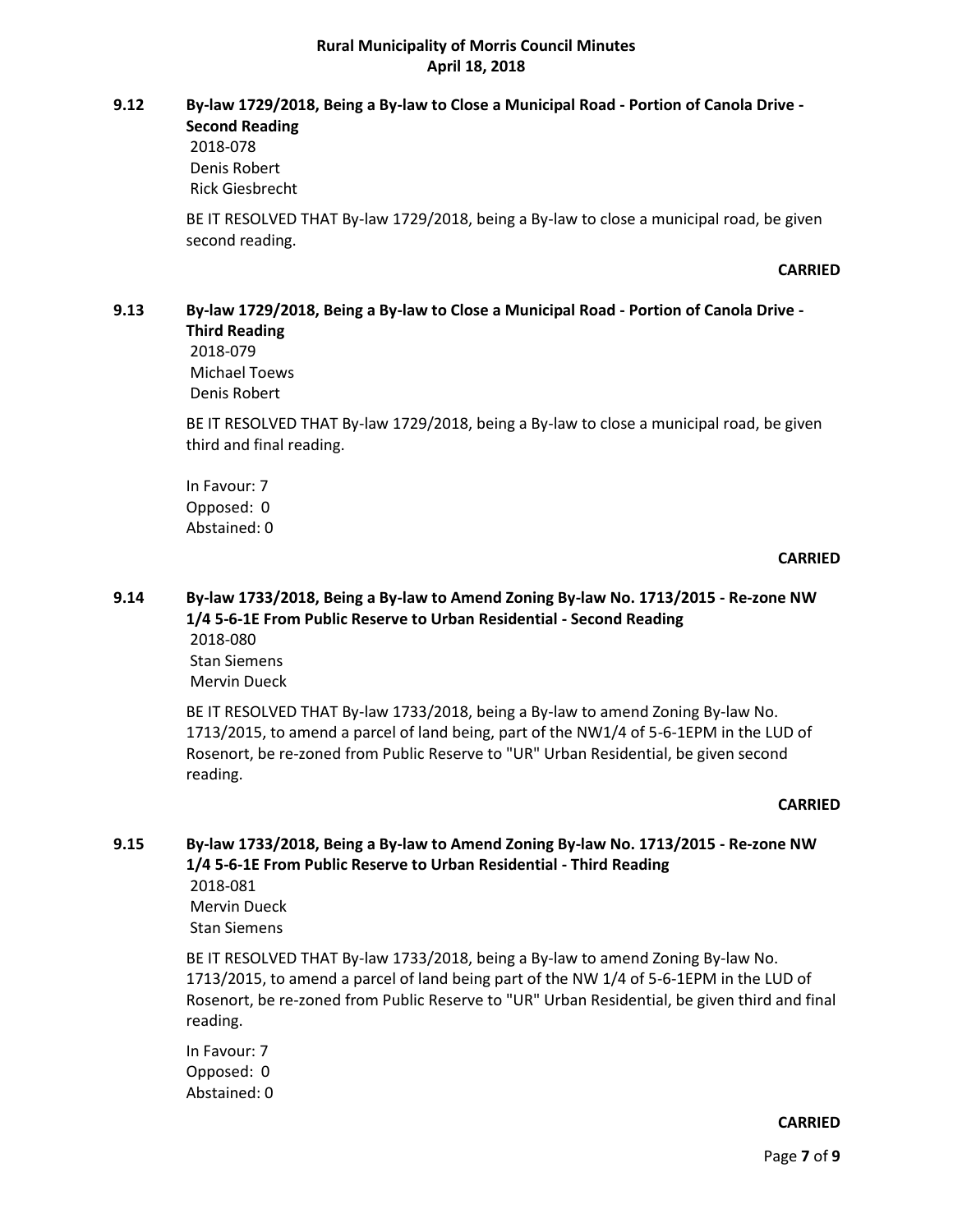#### **9.16 By-law No. 1734/2018 - Fees & Charges - First Reading**

2018-082 Barry Fraese Denis Robert

BE IT RESOLVED THAT By-law no. 1734/2018, being a By-law to update the fees and charges payable to the Rural Municipality of Morris for services, be given first reading.

#### **CARRIED**

## **9.17 Operating Engineers of Manitoba Local 987 - Collective Agreement Discussion - In Camera** 2018-083 Rick Giesbrecht

Denis Robert

BE IT RESOLVED THAT the RM of Morris Council go in-camera for discussion.

#### **CARRIED**

## **9.18 Operating Engineers of Manitoba Local 987 - Collective Agreement Discussion - Return to Open Meeting**

2018-084 Rick Giesbrecht Stan Siemens

BE IT RESOLVED THAT the RM of Morris Council return to open meeting.

#### **CARRIED**

## **9.19 Rosenort Industrial Park Lot Discussion**

RM of Morris Council had a discussion regarding the sale of lots in the Rosenort Industrial Park. It was decided to charge paving costs for the lots based on frontage size. It was also decided to set up the full cost of the project with debenture financing. Council also determined that the price of the lots will need to increase each year.

#### **9.20 Sale of Rosenort & Lowe Farm Industrial Park Lots Discussion**

RM of Morris Council discussed the various options to promote the sale of industrial lots in Lowe Farm and Rosenort. The CAO was directed to make inquiries for renting or purchasing a sign to promote the purchase of industrial park lots.

#### **9.21 Water Consumption Discussion**

The RM of Morris Council was presented with a sample Annual Comparison Water Consumption Report to show the average water loss in the RM of Morris. The CAO was directed to check with other municipalities to determine what they are reporting for water losses.